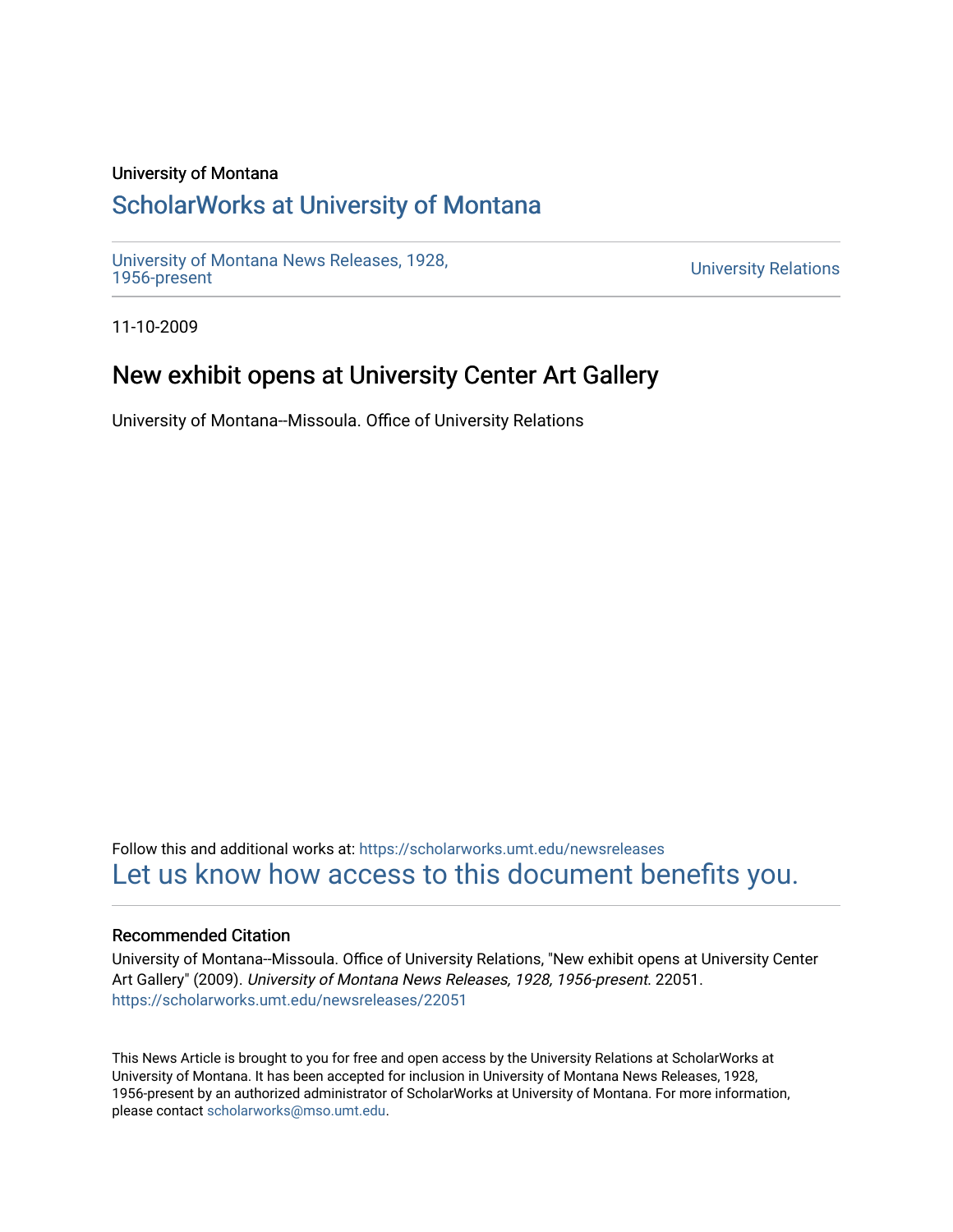

UNIVERSITY RELATIONS • MISSOULA, MT 59812 • 406.243.2522 • FAX: 406.243.4520

## EWS RELEASE

Nov. 10, 2009

**Contact:** Samantha Guenthner, UC Art Gallery director, 406-243-4991, [ucartgallerv@mso.umt.edu.](mailto:ucartgallerv@mso.umt.edu)

#### **NEW EXHIBIT OPENS AT UNIVERSITY CENTER ART GALLERY**

#### **MISSOULA -**

The University Center Art Gallery at The University of Montana will display works of Missoula artist Karen McAlister Shimoda from Monday, Nov. 30, through Friday, Dec. 18, in an exhibition titled "Specimens."

An opening reception for the exhibition will be held from 5 to 7 p.m. Thursday. Dec. 3, at the gallery, which is located in University Center Room 227. The event is free and open to the public.

Shimoda's works in the exhibition are curious and whimsical representations of biological specimens, cells, slide smears and notes. All pieces are intricate ink drawings, some as small as one-half-inch square and some in 3-D on vellum.

Shimoda has exhibited most recently at the 11th Annual Art Port Townsend in Washington and in the inaugural Montana Triennial at the Missoula Art Museum.

UC Art Gallery hours are 10 a.m. to 4 p.m. Monday through Friday. For more information, call gallery Director Samantha Guenthner at 406-243-4991 or e-mail  $ucartgallow@mso.umt.edu.$ 

**###**

ASO/bd